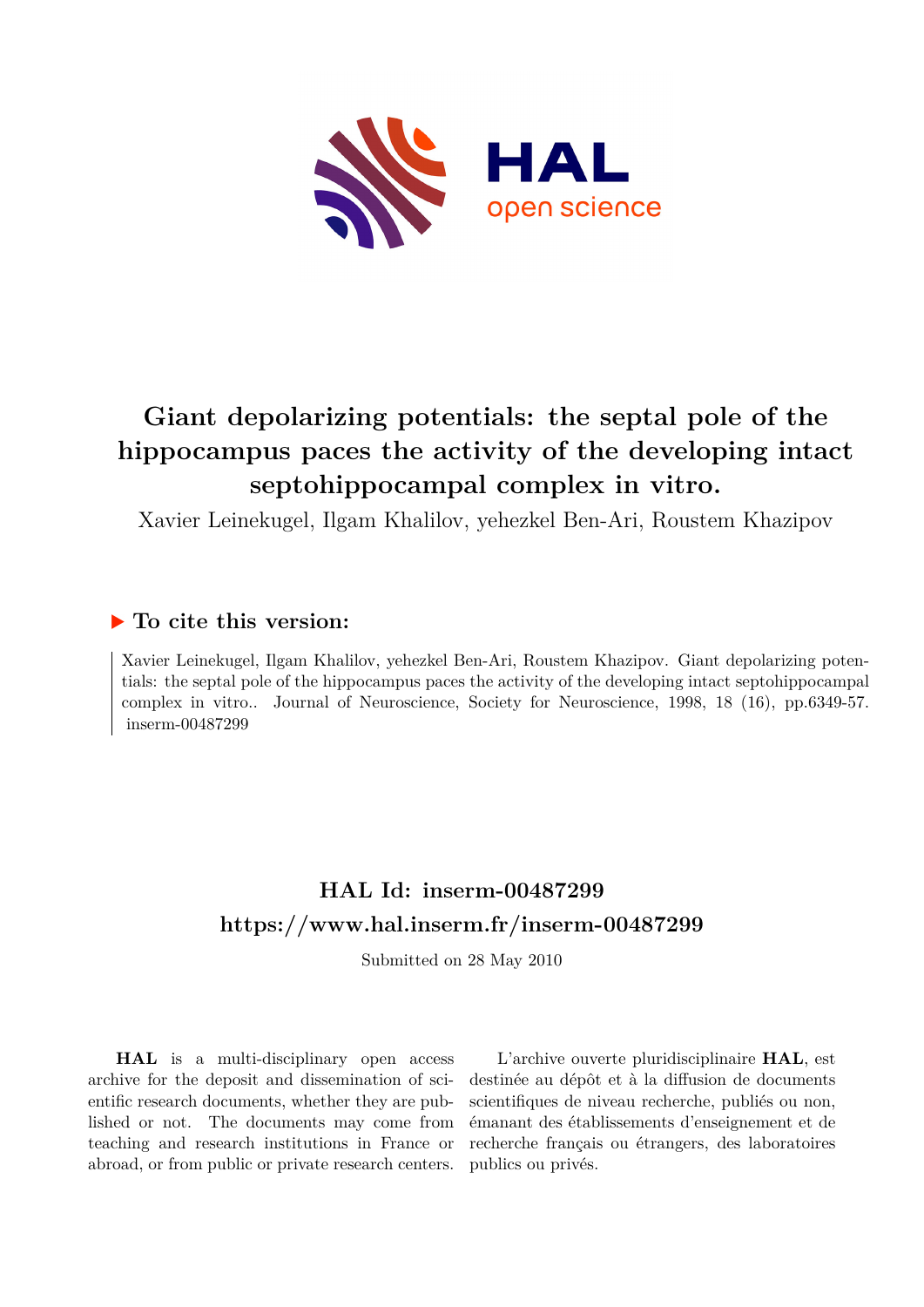## **Giant Depolarizing Potentials: the Septal Pole of the Hippocampus Paces the Activity of the Developing Intact Septohippocampal Complex** *In Vitro*

#### **Xavier Leinekugel, Ilgam Khalilov, Yehezkel Ben-Ari, and Roustem Khazipov**

*Institut National de la Sante´ et de la Recherche Me´ dicale, 75014 Paris, France*

In neonatal hippocampal slices, recurrent spontaneous giant depolarizing potentials (GDPs) provide neuronal synchronized firing and  $Ca^{2+}$  oscillations. To investigate the possible role of GDPs in the synchronization of neuronal activity in intact neonatal limbic structures, we used multiple simultaneous electrophysiological recordings in the recently described preparation of intact neonatal septohippocampal complex *in vitro*. Combined whole-cell (in single or pairs of cells) and extracellular field recordings (one to five simultaneous recording sites) from the CA3 hippocampal region and various parts of the septum indicated that spontaneous GDPs, which can be initiated anywhere along the longitudinal hippocampal axis, are most often initiated in the septal poles of hippocampus and propagate to medial septum and temporal poles of both hippocampi simultaneously. GDPs were abolished in the medial septum but not in the hippocampus after surgical separation of both structures,

Synchronized and propagating neuronal activities shape neuronal pathways during the early stages of development. Neuronal synchronization during development can be provided by sensory experience, as well as by endogenous patterns of activity (O'Donovan et al., 1992; Yuste et al., 1992, 1995; Gu and Spitzer, 1995; Kandler and Katz, 1995; Feller et al., 1996; Ben-Ari et al., 1997), and participate in network formation by activitydependent mechanisms (Constantine-Paton et al., 1990; Goodman and Shatz, 1993; Katz and Shatz, 1996). It is therefore of primary importance to describe whether and how spontaneous patterns coordinate the activity of neurons inside and across intact developing neuronal structures.

Limbic structures form a functional complex in the adult and are implicated in memory processes and pathological disorders. Although physiological interactions and associated patterns of activity (theta rhythm, sharp waves) between septum and hippocampus have been extensively studied in the adult (for review, see Buzsaki and Chrobak, 1995; Freund and Buzsaki, 1996), little is known about the spontaneous patterns of activity present in these structures at the early stages of development. Previous works in the rat hippocampal slice preparations have shown that

suggesting hippocampal origin of GDPs. The preferential septotemporal orientation of GDP propagation observed in the intact hippocampus was associated with a corresponding gradient of GDP frequency in isolated portions of hippocampus. Accordingly, most GDPs propagated in the septotemporal direction in both septal and temporal hippocampal isolated halves, and whereas GDP frequency remained similar in the septal part of hippocampus after its surgical isolation, it progressively decreased in more temporally isolated portions of the hippocampus. Because GDPs provide most of the synaptic drive of neonatal neurons, they may modulate the development of neuronal connections in the immature limbic system.

*Key words: giant depolarizing potentials (GDPs); GABAergic network; synchronized neuronal activity; oscillations in neonates; rat; development; intact neonatal hippocampus and septum* in vitro*; electrophysiology*

during the first postnatal week [postnatal days 0–5 (P0–P5)], the spontaneous neuronal activity is characterized by network-driven giant depolarizing potentials (GDPs) (Ben-Ari et al., 1989). In slices, GDPs provide synchronous neuronal activation and  $Ca^{2+}$ oscillations attributable to the cooperation of excitatory GABAergic and glutamatergic synaptic transmissions (Corradetti et al., 1988; Gaïarsa et al., 1990; Leinekugel et al., 1995, 1997a, 1998; Ben-Ari et al., 1997; Khazipov et al., 1997). Understanding the coordination of neuronal activity in the intact neonatal septohippocampal system is a major requirement for the study of activity-dependent processes implicated in the formation of functional neuronal ensembles in the limbic system. We presently investigated whether and how GDPs coordinate neuronal activity in the intact neonatal septohippocampal complex *in vitro*.

A major obstacle for the study of generation and propagation of organized neuronal activities in the brain is that they may require intact neuronal networks. *In vivo* recordings, which preserve neuronal networks intact, do not offer the technical facilities of *in vitro* experiments, can hardly be made in neonates because of intrinsic difficulties, and the use of anesthetics may affect synaptic transmission (Mooney et al., 1996). On the other hand, more complex *in vitro* preparation than slices in which the neuronal network is damaged are clearly required to study the generation and propagation of synchronized neuronal activities. A successful development was recently realized in the study of neuronal activity propagation in the visual system: using a preparation including the intact retina and visual pathway to LGN slices from neonatal mice *in vitro*, Mooney et al. (1996) observed that spontaneous waves of activity in the retina before the onset of vision propagated to LGN, which could play a crucial role in the forma-

Received March 3, 1998; revised June 8, 1998; accepted June 9, 1998.

This work was funded by Institut National de la Santé et de la Recherche Médicale (I.K.), Ministere de l'Education Nationale, and Foundation pour la Recherche Medicale (X.L.). We thank Dr. V. Dzhala for useful comments and discussions, Dr. M. Esclapez for help in morphological analysis, and S. Weiller for technical assistance.

Correspondence should be addressed to Xavier Leinekugel, Institut National de la Santé et de la Recherche Médicale U.29, 23, Boulevard de Port Royal, 75014 Paris, France. E-mail: leinekugel@cochin.inserm.fr

Copyright © 1998 Society for Neuroscience 0270-6474/98/186349-09\$05.00/0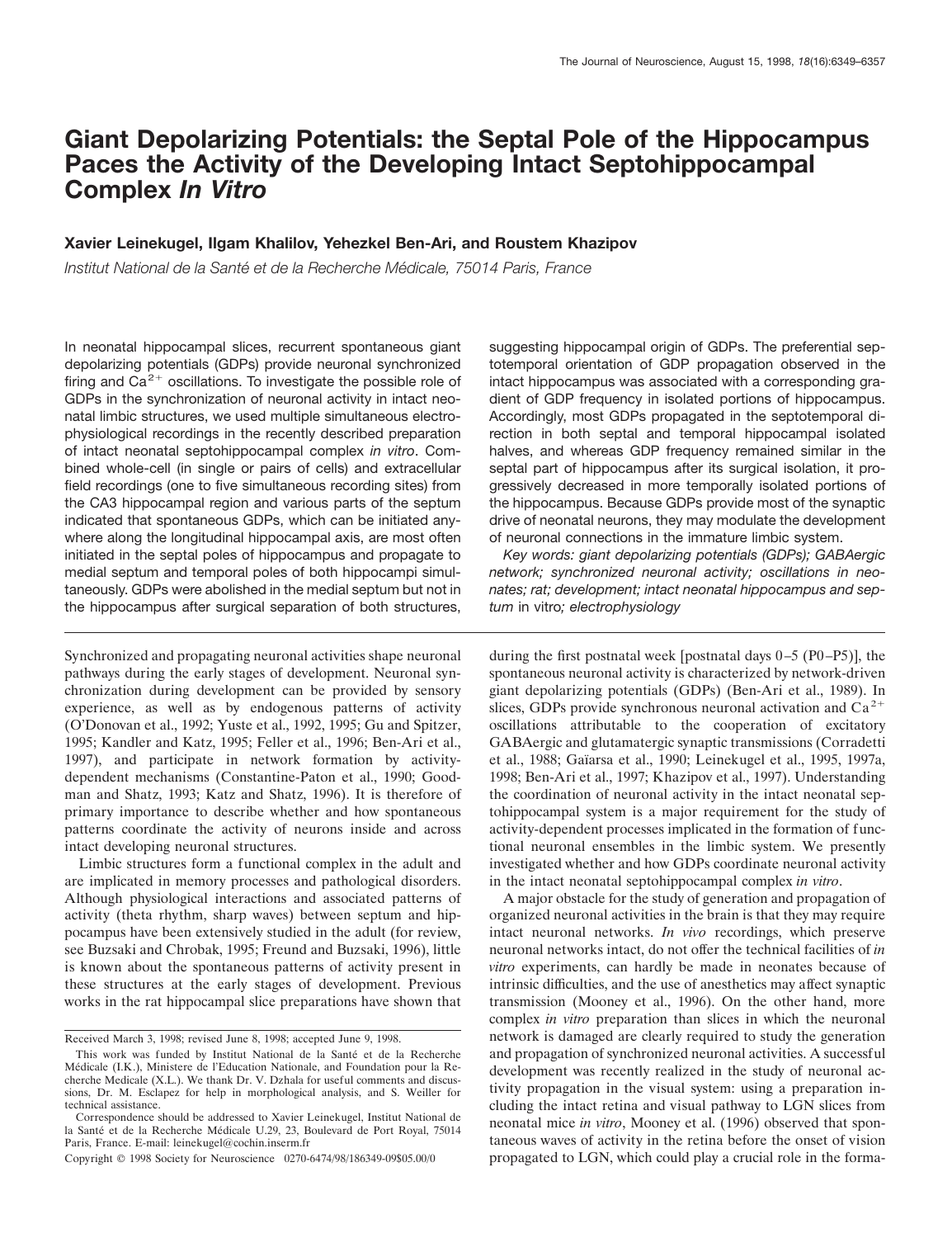tion of functional transmission of subsequent visual information. We have shown recently that neuronal activity in neonatal rat intact limbic structures (including both hippocampi and septum functionally connected) could also be studied *in vitro* (Khalilov et al., 1997a,b; Leinekugel et al., 1997b). The use of multiple simultaneous patch-clamp and extracellular field recordings in this novel *in vitro* preparation enabled us to observe that GDPs provide synchronized neuronal activity in the intact neonatal septohippocampal complex and support a septotemporal orientation of hippocampal activity. Because GDPs provide most of the synaptic drive of neonatal neurons, they may modulate the development of neuronal connections in the immature limbic system.

#### **MATERIALS AND METHODS**

*Preparation of acute intact hippocampi.* The intact septohippocampal complexes or intact hippocampal formations (IHFs) were prepared as described previously (Khalilov et al., 1997a). Neonatal male Wistar rats (age, P0–P6) were anesthetized by hypothermia and decapitated. After decapitation, the brains were quickly removed and immersed for dissection in ice-cold (2–4°C) oxygenated standard artificial CSF (ACSF) composed of (in mm): 126 NaCl, 3.5 KCl, 2.0 CaCl<sub>2</sub>, 1.3 MgCl<sub>2</sub>, 25  $NaHCO<sub>3</sub>$ , 1.2 NaH<sub>2</sub>PO<sub>4</sub>, and 11 glucose). After removing the cerebellum and the most frontal part of the neocortex by coronal sectioning, the complex including the two hippocampi and septum was gently isolated from surrounding structures with two plastic spatulas. Great care was given to avoid damage of connections between structures. For a number of experiments, single IHFs were then isolated from the septohippocampal complex. The septohippocampal complex or the IHFs were then gently transferred to a beaker containing oxygenated ACSF and kept at room temperature (20–22°C) for at least 1–2 hr before use. They were then transferred to a fully submerged chamber, laid on a nylon mesh, fixed with entomological needles inserted to Sylgard, and superfused at a rate of 10–12 ml/min with oxygenated ACSF (30–32°C). The preparation was laid down on its internal side to allow direct access to the CA1 and CA3 regions.

*Electrophysiological recordings.* Electrophysiological recordings were performed using the patch-clamp technique in the whole-cell configuration (Blanton et al., 1989) with Axopatch 200 (Axon Instruments) patchclamp amplifiers. Cells were patched blindly with  $7-10$  M $\Omega$  microelectrodes containing one of the following (in mM): (1) 120 Cs gluconate, 10 CsCl,  $1$  CaCl<sub>2</sub>,  $10$  EGTA,  $2$  MgATP, and  $10$  HEPES;  $(2)$   $135$  K gluconate,  $2 \text{ MgCl}_2$ ,  $0.1 \text{ CaCl}_2$ ,  $2 \text{ Na}2ATP$ ,  $1 \text{ EGTA}$ , and  $10 \text{ HEPES}$ ; or (3) 140 CsCl,  $\tilde{1}$  CaCl<sub>2</sub>, 10 EGTA, 10 HEPES, and 2 MgATP, pH 7.25; osmolarity, 270–280 mOsm. Lucifer yellow (0.2–0.4%) was routinely added to the pipette solution for *post hoc* morphological identification.

Extracellular field potentials were recorded conventionally using glass micropipettes filled with ACSF (1–5 M $\Omega$ ) and DAM80 amplifiers (low filter, 1 Hz; high filter, 0.1 KHz; WPI). Electrical stimulations (0–80 V,  $10-30$   $\mu$ sec) were provided by a bipolar electrode placed in the CA3 hippocampal region.

*Data analysis.* Spontaneous neuronal activity and stimulation-evoked responses were acquired on a digital audio tape recorder (Biologic) and loaded into an 80486 personal computer using an analog-to-digital converter (TL1 DMA; Labmaster). Acquis (sampling rate, 1.3 KHz; Axon) and Axotape (sampling rate, 0.5 KHz; Axon) programs were used for the acquisition and analysis of evoked and spontaneous events, respectively.

Group measures were expressed as mean  $\pm$  SEM. Statistical significance of differences between means was assessed with the Student's *t* test with the aid of the statistical software StatView SE+ Graphics (Abacus Concepts, Calabases, CA). The level of significance was set at  $p < 0.05$ .

*Drugs.* Tetrodotoxin was purchased from Sigma (St. Louis, MO); bicuculline, CNQX, and APV were purchased from Tocris Neuramin; and Lucifer yellow was purchased from Molecular Probes (Eugene, OR).

#### **RESULTS**

Spontaneous synaptic activity in the limbic system of newborn rats was investigated using electrophysiological techniques combining patch-clamp and extracellular field-potential recordings in the *in vitro* preparation containing septum and both hippocampi dissected from P0–P6 animals.

#### **Synaptic activity of individual neurons in the intact septum and hippocampus is characterized by network-driven GDPs**

Patch-clamp whole-cell recordings were performed blindly in the CA3 region of hippocampus and medial septum from 19 animals. The addition of Lucifer yellow in the internal solution allowed for *post hoc* identification of the recorded neurons.

As in age-matched hippocampal slices, the spontaneous activity of hippocampal neurons  $(n = 104$  cells from 22 hippocampi) was characterized by recurrent GDPs (Ben-Ari et al., 1989). GDPs are network-driven events: (1) their amplitude, but not frequency, was modified by changing the membrane potential (Fig. 1*A*); (2) they were reversibly blocked by perfusion with high-Mg<sup>2+</sup> (9 mm) external solution (data not shown); and (3) they were evoked by electrical stimulation in an all-or-none manner, increasing stimulation intensity above threshold decreasing their latency without modifying their amplitude (Fig. 1*B*). GDPs in the intact hippocampus had features similar to those described in slices: (1) they were reversibly blocked by bath application of TTX (1  $\mu$ M) or the  $GABA_A$  and glutamate receptor antagonists bicuculline (10)  $\mu$ M), APV (50  $\mu$ M), and CNQX (10  $\mu$ M), respectively (data not shown), confirming that they are mediated by synaptic transmission via the activation of  $GABA_{\Delta}$  and glutamate receptors (Ben-Ari et al., 1997; Khazipov et al., 1997; Leinekugel et al., 1997a); and (2) the reversal potential of the GDPs was highly dependent on internal Cl<sup>-</sup> (4.2 mm Cl<sup>-</sup>,  $E_{\text{inv}} = -57 \pm 2$  mV;  $n = 17$ ; 12 mm Cl<sup>-</sup>,  $E_{\text{inv}} = -47 \pm 2$  mV;  $n = 4$ ; and 142 mm Cl<sup>-</sup>,  $E_{\text{inv}} = -2 \pm 1$ 5 mV;  $n = 8$ ), indicating that they were primarily mediated by GABA<sub>A</sub> receptors (Fig. 1*C*).

Interestingly, GDPs were present also in neurons from the medial septum with similar properties  $(n = 15)$  (Fig. 1*D*), suggesting that they represent a common pattern of neuronal activity in developing interconnected limbic structures. Because GDPs in hippocampal transverse slices were shown to provide synchronous neuronal activity (Khazipov et al., 1997; Leinekugel et al., 1997a), we investigated whether neuronal activity among these developing limbic structures was synchronized.

#### **GDPs are locally synchronized events that propagate**

As a first approach to study GDP synchronization, we combined whole-cell and extracellular field potential recordings at different locations in the intact hippocamposeptal complex. An extracellular electrode was placed in the CA3 pyramidal region of hippocampus or in medial septum, and a nearby individual neuron was simultaneously recorded in the whole-cell mode. As illustrated in Figure 1, *C* and *D*, GDPs in individual cells were highly synchronized with local extracellular field potentials, suggesting that GDPs are locally synchronized events  $(n = 6$  whole-cell–field pairs in hippocampus;  $n = 8$  whole-cell–field pairs in septum). Moreover, as illustrated in Figure 2, double patch-clamp recordings  $(n = 12 \text{ pairs})$  indicated that GDPs propagate from one hippocampus to the other: (1) GDPs, which are typically associ-ated with a burst of one to five action potentials (Khazipov et al., 1997; Leinekugel et al., 1997a), were synchronous in CA3 neurons from both hippocampi (Fig. 2*B–D*); and (2) electrical stimulation in one hippocampus evoked the generation of ipsilateral and contralateral GDPs (Fig. 2*E*,*F*).

In keeping with these results, both spontaneous and evoked GDPs were highly synchronous in simultaneous whole-cell recordings from pairs of individual neurons close to each other  $(n =$ 32 pairs). Spontaneous GDPs also appeared synchronously in pairs of neurons comprising one neuron in each hippocampus at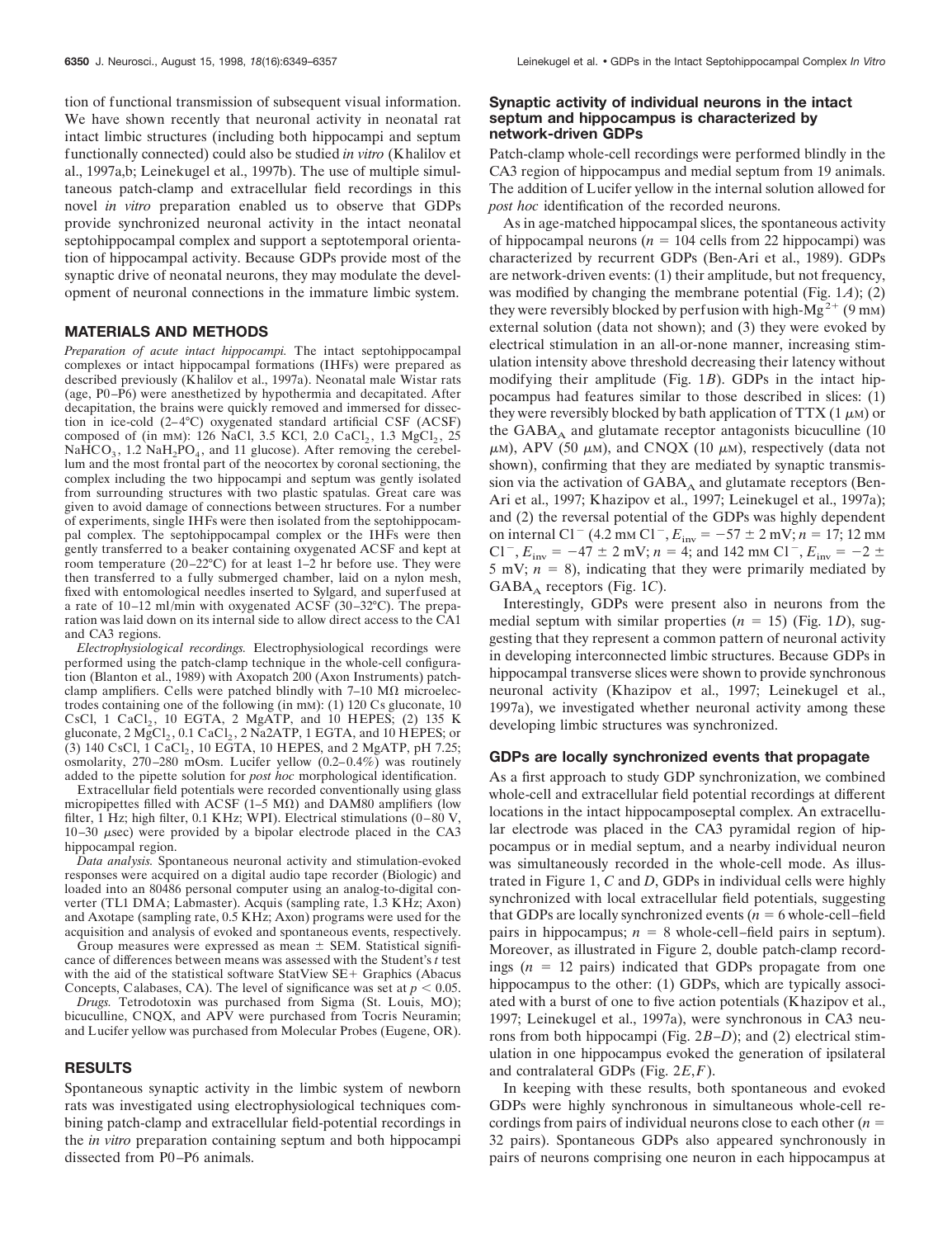

*Figure 1.* Spontaneous and evoked GDPs are present in neonatal hippocampal and medioseptal neurons of the intact septohippocampal complex *in vitro*. *A*, Whole-cell recording (voltage clamp) at two different membrane potentials (*left*, -40 mV; *right*, +20 mV) from a CA3 pyramidal cell. Note the presence of recurrent GDPs which amplitude, but not frequency, changed with membrane potential. *B*, GDPs evoked by electrical stimulations (*arrow*) in a CA3 pyramidal cell. Note that above threshold, increasing stimulation decreases GDP latency without affecting its amplitude. *C–D*, Whole-cell recordings with different internal Cl<sup>-</sup> concentrations (*top traces*: *left*, Cl<sub>i</sub> = 142 mM; *right*, Cl<sub>i</sub> = 12 mM) and extracellular field recordings (*bottom traces*) of spontaneous GDPs in the CA3 region of hippocampus (*C*) and in the medial septum (*D*). GDPs were synchronized in individual neurons (*w/c*, whole cell) and in the local neuronal population ( *field*, field recordings very close to whole-cell pipette). Note also that GDP amplitude strongly depends on internal  $Cl^-$  in neurons from both hippocampus and medial septum.

similar distances from their respective septal poles ( $n = 12$  pairs) (Fig. 2*B–D*). However, with recordings from distant cells along the septotemporal axis, significant delays of up to 1 sec were systematically observed. In fact, whereas evoked GDPs appeared first in the cell closest to the stimulus location (in both single and bilateral hippocampi) (Fig. 2*F*), spontaneous GDPs appeared most often first in the cell closest to the septal pole of hippocampus. These results suggest that locally synchronized spontaneous GDPs initiate in the septal poles of the hippocampus and then propagate toward the temporal poles.

To directly address this question, simultaneous multiple fieldpotential recordings were used, allowing us to study the origin and propagation of GDPs in the neonatal septohippocampal complex.

#### **Spontaneous GDPs originate in the septal poles of hippocampus and propagate to temporal poles**

Three to five extracellular electrodes for field recordings were placed in the CA3 region at various locations along the septotemporal axis of one or both hippocampi. Each experiment consisted in the recording of 50–200 consecutive GDPs. As illustrated in

Figure 3, GDPs appeared synchronously in both hippocampi and propagated from septal to temporal poles. In average of 28 experiments,  $82 \pm 3\%$  of GDPs appeared in the most septal recording site and propagated in the septotemporal direction, whereas  $3 \pm 2\%$  appeared in the middle of hippocampus and propagated in both septal and temporal directions,  $5 \pm 2\%$ appeared in the temporal pole and propagated toward the septal pole,  $5 \pm 1\%$  appeared simultaneously in all recording sites, and  $5 \pm 1\%$  appeared in only one recording site and did not propagate. These features were very similar when recordings were obtained from two interconnected hippocampi  $(n = 13)$  (Fig. 3) or in the isolated hippocampus  $(n = 15)$  (Fig. 4*A*). Most GDPs recorded in one hippocampus also appeared in the contralateral one (84  $\pm$  9%; *n* = 8). Although GDPs tended to appear first in the left hippocampus, no significant leading behavior between left versus right septal hippocampal poles was evidenced;  $18 \pm 4\%$  of GDPs appeared synchronously in both septal poles,  $54 \pm 9\%$ appeared first in the left hippocampus, and  $28 \pm 9\%$  appeared first in the right hippocampus ( $n = 8$ ;  $p = 0.2$ ).

Interestingly, a limited proportion of GDPs appeared in both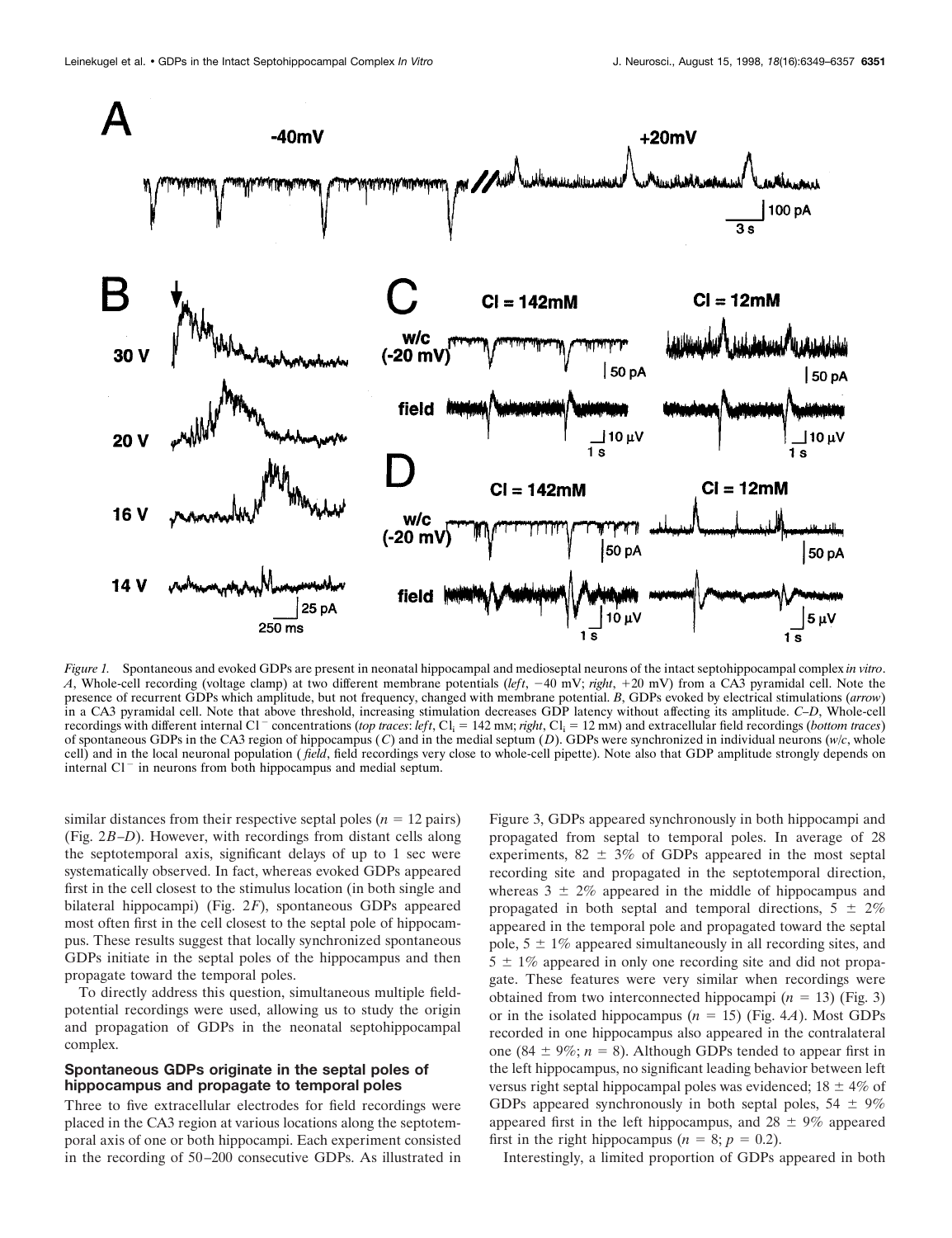![](_page_4_Figure_1.jpeg)

*Figure 2.* GDPs are synchronous in neurons from ipsilateral and contralateral hippocampi. Spontaneous (*B–D*) and evoked (*E–F*) GDPs recorded in the whole-cell configuration from two CA3 pyramidal cells (*A*, one from each hippocampus). *B–C*, Simultaneous recording of two pyramidal cells in the cell-attached (*cell 2*) and whole-cell (*cell 1*) configurations. Note that bursts of action potentials occur in cell 2 during GDP in cell 1 (the first GDP of *B* is presented in an expanded time scale in *C*). *D*, Entry into whole-cell mode in cell 2 shows that GDPs are synchronous in both cells. *E–F*, GDPs evoked in the same two cells as in *B–D* by electrical stimulation (*E*: *cell 1*, whole-cell mode; *cell 2*, cell-attached mode; *F*: both cells in whole-cell mode). Note that electrical stimulation in the temporal extremity of one hippocampus generated GDP in both ipsilateral (*cell 1*) and contralateral (*cell 2*) hippocampi, whereas when spontaneous GDPs appeared simultaneously in both cells, the GDP evoked in the ipsilateral side preceded the contralateral GDP.

septal poles but did not propagate until temporal extremities. Precise analysis indeed revealed that although almost all GDPs (97  $\pm$  1%; *n* = 24 hippocampi) recorded in the most 10–25% septal part propagated to the first half of hippocampus, an increasing number of them faded with distance along the temporal half. As illustrated in Figure 3*D*, among GDPs recorded in the 10–25% most septal part of hippocampus,  $85 \pm 4\%$  propagated to the rest 50–65% of hippocampus ( $n = 22$  hippocampi), 77  $\pm$  7% to the rest 65–80% of hippocampus  $(n=17)$ , and 60  $\pm$  8% reached the rest 80–90% of hippocampus ( $n=12$ ). Analysis of the delays of appearance of GDPs at these different locations indicated that this septotemporal propagation occurred at a speed of 7.55  $\pm$  2 mm/sec (*n* = 11 hippocampi). Although GDP propagation tended to slow down in the temporal part, no significant difference in speeds was observed as a function of the portion of hippocampus (9.2  $\pm$  2, 9.4  $\pm$  2, 7.7  $\pm$  1, and 5  $\pm$  2 mm/sec in the first 10–50, 50–65, 65–75, and 75–90% of hippocampus respectively;  $n = 11$  hippocampi;  $p > 0.7$ ).

Therefore, in the intact septohippocampal complex *in vitro*, most of hippocampal GDPs appear in the septal poles and propagate bilaterally toward temporal extremities.

#### **Septotemporal orientation of hippocampal activity**

Taking advantage of the *in vitro* preparation, we investigated the behavior of surgically isolated parts of hippocampus to examine whether the septotemporal pattern of GDP propagation is determined by particular differences between septal and temporal hippocampal poles or by a septotemporal gradient of activity along the longitudinal hippocampal axis. Removal of the septum  $(n = 18$  with hippocampus and septum together;  $n = 14$  with hippocampus alone), separation of each hippocampus ( $n = 13$ ) with both hippocampi together;  $n = 12$  with only one isolated intact hippocampus), and more surprisingly, isolation of septal and temporal halves of hippocampus  $(n = 11)$  experiments with recording from the same hippocampus before and after separation of septal from temporal halves) did not affect the septotemporal pattern of propagation of GDPs (Fig. 4), suggesting that it does not require the integrity of the septohippocampal complex. In the temporal half of hippocampus,  $80 \pm 9\%$  of GDPs appeared in the most septal recording site and propagated in the septotemporal direction, whereas  $7 \pm 7\%$  appeared in the middle of the preparation and propagated in both septal and temporal directions,  $1 \pm 1\%$  appeared in the most temporal recording site and propagated toward the septal pole,  $2 \pm 2\%$  appeared simultaneously in all recording sites, and  $9 \pm 5\%$  appeared in only one recording site and did not propagate. For the septal half, the corresponding values were  $72 \pm 12$ ,  $1 \pm 2$ ,  $15 \pm 8$ ,  $12 \pm 5$ , and  $0\%$ , respectively.

To test the hypothesis that the septal pole could drive the intact hippocampal network because of higher spontaneous activity, we compared the frequency of spontaneous GDPs in isolated portions of hippocampus. In the experiment illustrated in Figure 5, measuring spontaneous activity before and after the cutting of hippocampus into one-thirds revealed a real septotemporal gradient of GDP frequency, the most septal third having similar GDP frequency as the intact hippocampus, whereas this frequency decreased by 30% and 80% in the middle and temporal thirds, respectively. In nine experiments in which GDP frequency was compared in septal versus temporal hippocampal halves, GDPs had a frequency of 10.9  $\pm$  1 min<sup>-1</sup> in the septal half and  $8.9 \pm 2$  min<sup>-1</sup> in the temporal half of intact hippocampus. After a knife cut was made to isolate septal from temporal halves  $(n =$ 9), GDP frequency remained unchanged in the septal part (11.4  $\pm$  $2 \text{ min}^{-1}$ ) but decreased by two to four times in the temporal half  $(5.3 \pm 1 \text{ min}^{-1}; p < 0.05)$  (Fig. 5*D*).

A possible additional factor for the preferential septotemporal orientation of GDP propagation is derived from the observation that spontaneous GDPs initiated in the septal poles had a higher rate of propagation to the rest of the hippocampus than spontaneous GDPs initiated in the temporal poles. From 17 experiments in which both types of GDPs were present, we observed that  $75 \pm$ 6% of GDPs initiated in the septal pole propagated to the temporal pole, whereas  $41 \pm 9\%$  of GDPs initiated in the temporal pole propagated to the septal pole (data not shown;  $p < 0.01$ ).

Therefore, septotemporal initiation and propagation of GDPs is supported by at least two factors: (1) GDPs occur more frequently in the septal than in the temporal pole; and (2) GDPs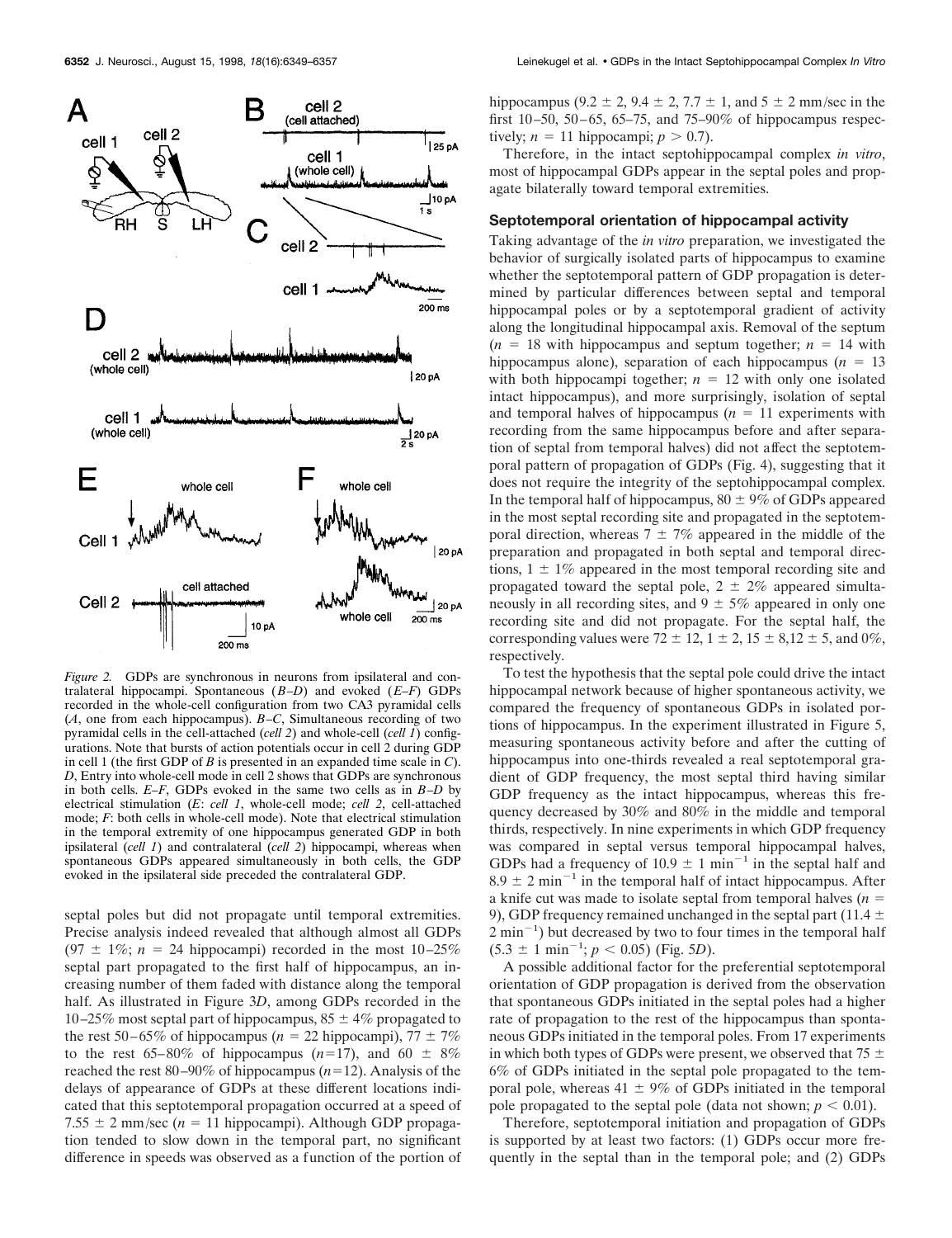![](_page_5_Figure_1.jpeg)

*Figure 3.* Spontaneous GDPs propagate synchronously in both hippocampi from septal to temporal poles. Multiple extracellular field recordings from the CA3 region of the intact bilateral septohippocampal complex. *A*, Simultaneous extracellular field recordings at the four recording sites indicated in the *top scheme*. *RH*, right hippocampus; *LH*, left hippocampus. Note that most GDPs (field deflections, *arrow*) appeared quite simultaneously in the four recording sites, with few exceptions of GDPs that appeared in septal poles but not in temporal poles (*asterisk a*) or appeared locally in one hippocampal site but did not propagate (*asterisk b*). *B–D*, Simultaneous extracellular field recordings at the four recording sites indicated in the scheme  $(B)$ . Corresponding electrophysiological traces (*1–4*) showing propagation of a GDP at a large time scale. Note that GDPs appeared first in the most septal recording site (*1*, *dashed arrow*) and propagated toward the most temporal recording site (*4*, *dashed arrow*). As illustrated in *A*, not all GDPs propagated to the temporal extremity or to the contralateral hippocampus. *D*, Summary of the percentage of GDP propagation from one hippocampus to its contralateral counterpart (*H-H*) and from the septal pole to the other recording sites in the same hippocampus (*x*-axis values correspond to normalized septotemporal distances as represented in *B*). *Numbers* above each *bar* indicate the corresponding number of averaged experiments. Note that a significant percentage of GDPs initiated in the septal pole faded away before reaching the temporal extremity.

initiated in the septal pole have a higher rate of propagation than GDPs initiated in the temporal pole. It remains to be elucidated whether this septotemporal gradient is attributable to differences in cell properties or to network organization, possibly in relation with maturational differences.

#### **GDPs in septum are driven by the activity of extrinsic hippocamposeptal projections**

To examine the relationship between septal and hippocampal GDPs, we recorded simultaneously the synaptic activity from septal and hippocampal neurons. As illustrated in Figure 6*A*, most GDPs (92.5  $\pm$  4%; *n* = 4) appearing in the septal pole of the hippocampus appeared also in the medial septum. In addition, GDPs typically appeared first in the hippocampus before appearing in the septum (Fig. 6*A*).

To know whether GDPs could be generated in septum independently from hippocampus, we recorded synaptic activity from septal neurons before and after section of hippocamposeptal connections (Fig. 6). Although GDPs were present in septum when functionally connected to hippocampus, surgical isolation by a knife cut between hippocampus and septum abolished GDPs in septum but not in hippocampus  $(n = 12)$  (Fig. 6*B*). These results suggest that septal GDPs originate in hippocampus and propagate to septum via hippocamposeptal-projecting neurons.

Together, these results suggest that the septal pole of the hippocampus paces the activity of the developing intact septohippocampal complex *in vitro*.

#### **DISCUSSION**

Spontaneous neuronal activity of the intact neonatal septohippocampal complex *in vitro* was studied using simultaneous multiple whole-cell and extracellular field recordings. We found that spontaneous GDPs, initially described in hippocampal transverse slices (Ben-Ari et al., 1989), have particular spatiotemporal characteristics of generation and propagation in the intact septohippocampal complex. Three principal conclusions can be drawn from the present results: (1) the neonatal hippocampal network is characterized by a septotemporal gradient of automaticity; spontaneous GDPs are present in isolated transverse portions of hippocampus, but the septal pole has the highest rhythm of activity and drives the entire hippocampal network; (2) GDPs are synchronized in both hippocampi via commissural connections; and (3) in contrast to hippocampus, the septal network itself does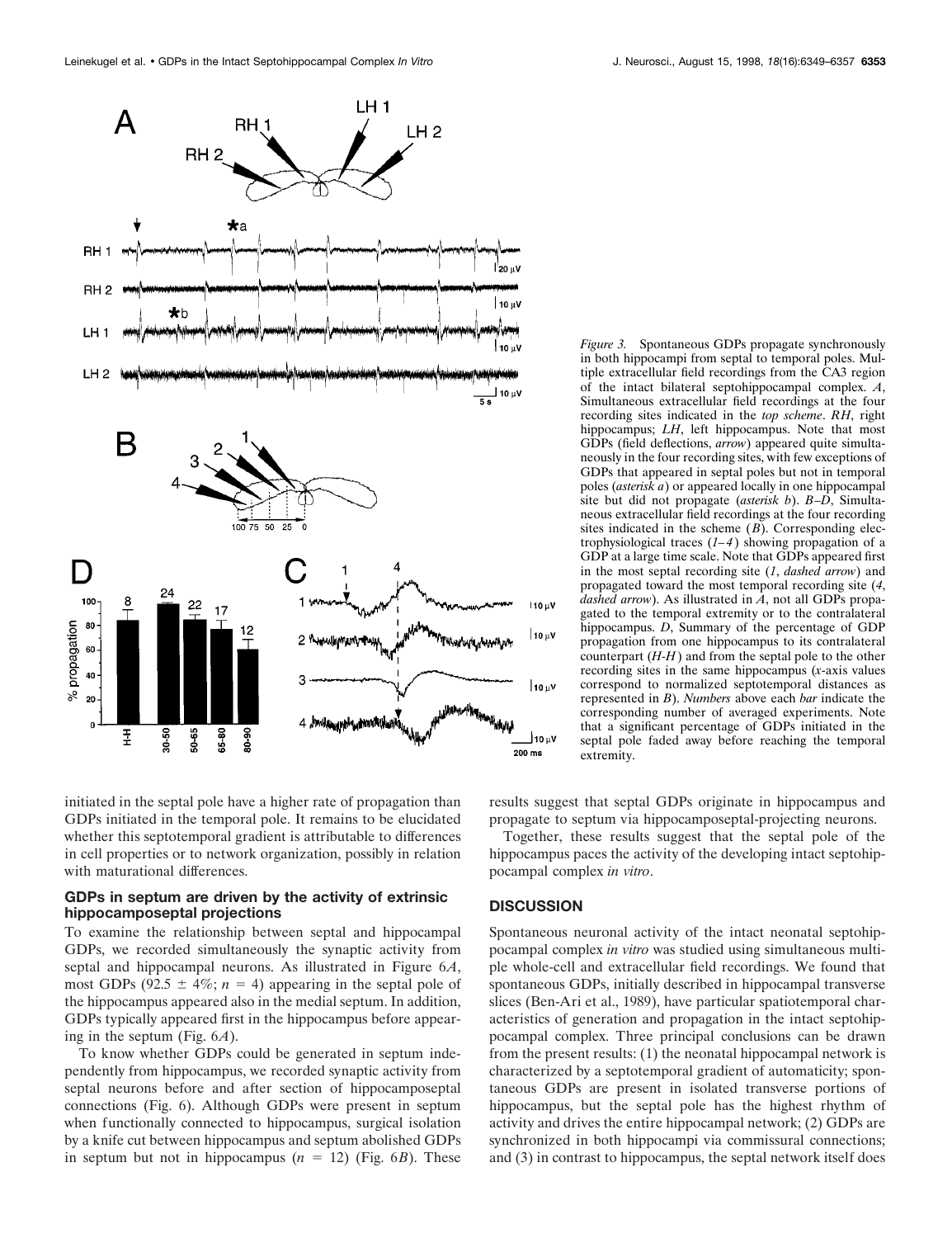![](_page_6_Figure_2.jpeg)

*Figure 4.* GDPs propagate in the septotemporal direction in isolated portions of hippocampus. Simultaneous recording of GDPs at different recording sites  $(1-4)$  in the intact  $(A)$ , isolated septal  $(B)$ , or temporal  $(C)$  halves of the hippocampus. Cross-correlograms for GDPs  $(y\text{-axis},$  number of GDPs; *x*-axis, time, 100 msec bin) of different recording sites (septal pole, *filled bars*; temporal pole, *open bars*) are plotted below the corresponding traces. *A*, Cross-correlogram of GDPs in sites 1 (septal pole, *filled bars*), 3 (reference event, GDP in site 3), and 4 (temporal pole, *open bars*) in the intact hippocampus. *B*, Cross-correlogram of GDPs in sites 1 (septal pole) and 4 (reference event, GDP in site 4) in the septal half of hippocampus. *C*, Cross-correlogram of GDPs in sites 1 (reference event, GDP in site 1) and 4 (temporal pole) in the temporal half of hippocampus. Note the septotemporal propagation of GDPs in the intact hippocampus, as well as in the septal and temporal halves of the same hippocampus after they were surgically transsected.

not generate GDPs. However, septal neurons undergo GDPs originating in and propagating from hippocampus. Therefore, the spontaneous neuronal activity of the intact septohippocampal complex is tightly synchronized during the first postnatal week of life, which may have major implications for the coordinated development of the neuronal ensembles in immature limbic structures.

#### **Septotemporal orientation of hippocampal activity**

Synchronized patterns of activity at the early stages of development were observed, primarily in the slice preparation, in various structures (O'Donovan et al., 1992; Yuste et al., 1992, 1995; Gu and Spitzer, 1995; Kandler and Katz, 1995; Feller et al., 1996; Mooney et al., 1996; Ben-Ari et al., 1997). The use of novel *in*

*vitro* preparations such as the intact septohippocampal complex allows the study of the generation and propagation of network activities with similar technical facilities as in slices (Khalilov et al., 1997a,b; Leinekugel et al., 1997b). We recently showed that this preparation was fully viable and actually allowed better tissue preservation than age-matched slices (Khalilov et al., 1997a). Patch-clamp whole-cell recordings allow us to draw the conclusion that GDPs in the intact hippocampus have the same principal features as in hippocampal slices: (1) they are mainly GABAergic, because their reversal potential was primarily dependent on Cl<sup>-</sup> gradient; and (2) they are locally synchronous, because they appeared synchronously in pairs of nearby individual cells.

However, recording from pairs of distant cells along the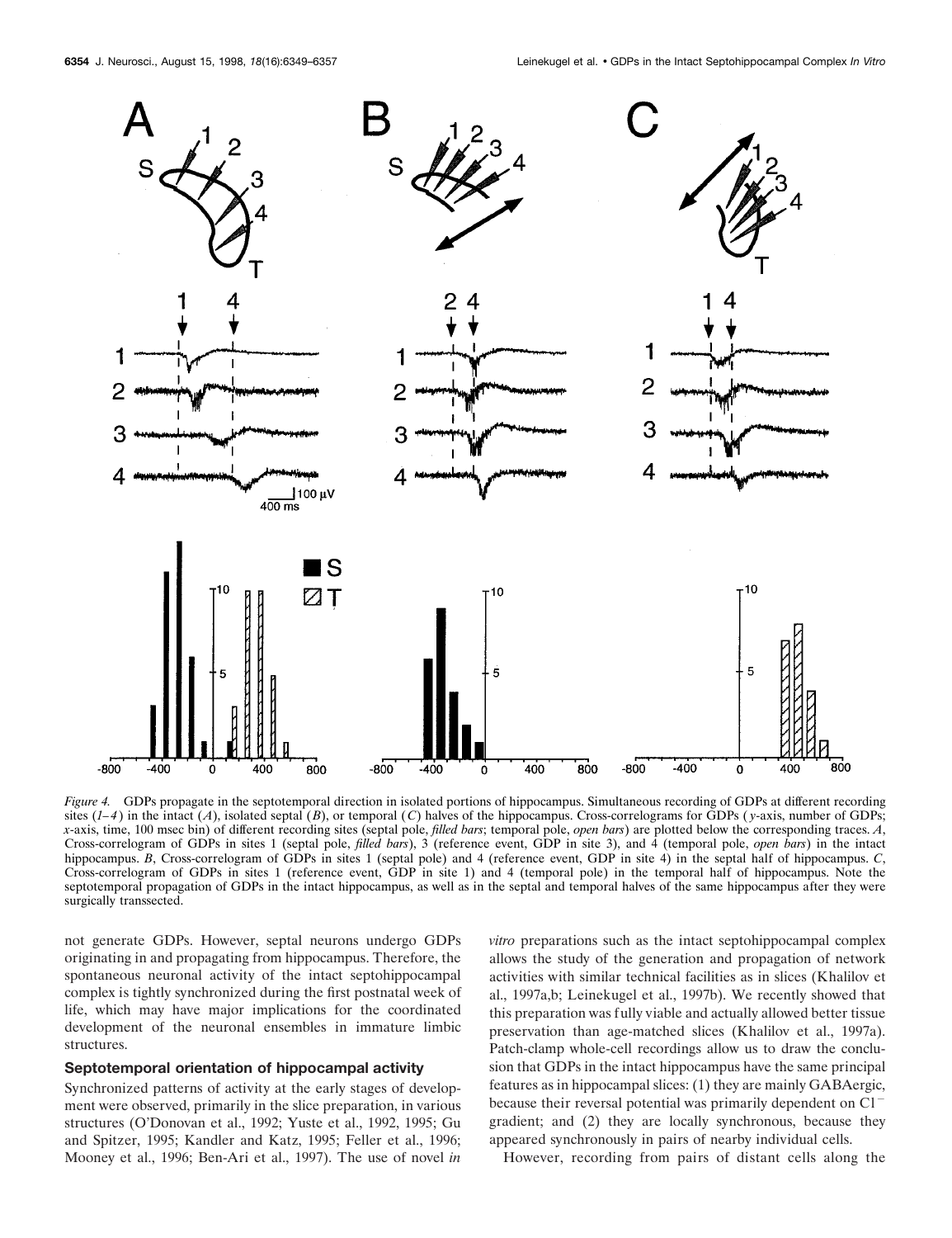![](_page_7_Figure_1.jpeg)

*Figure 5.* Septotemporal gradient of GDP frequency in the hippocampus. GDP frequency in different portions of hippocampus (*top*, recording sites 1–3) was measured before  $(A)$  and after  $(B)$  their surgical transsection (*top*, *dashed lines*). Note that in addition to being desynchronized after surgical transsection (compare *A*, *B*), GDP frequency gradually decreased toward the temporal pole (compare *traces 1–3* in *B*). *C*, Quantification of GDP frequency before (*H*) and after (*1/3 S*, most septal third; *1/3 m*, middle third: *1/3 T*, most temporal third) surgical transsection. *D*, Average GDP frequency  $(n = 9 \text{ hippocampi})$  in the septal and temporal halves before (*1/2 S* and *1/2 T*, respectively) and after (*1/2 S alone* and *1/2 T alone*, respectively) surgical transsection. Note that whereas surgical hemisection did not affect GDP frequency in the septal half, it decreased GDP frequency by two times in the temporal half.

septotemporal axis, we observed systematic delays of GDP occurrence. Combining simultaneous whole-cell and multiple extracellular field-potential recordings clearly indicated that in the intact hippocampus, and more surprisingly also in isolated transverse portions of hippocampus, GDPs propagate in the septotemporal direction. These results suggest that the neonatal hippocampus has a septotemporal gradient of neuronal activity and/or a septotemporal orientation of neuronal projections.

Although most GDPs are initiated in the septal pole, a significant number of them are initiated in the temporal pole and are able to propagate toward the septal pole. Moreover, GDPs being initiated in the middle of hippocampus propagate toward both poles. These observations suggest that the hypothesis of asymmetric longitudinal orientation of projections is unlikely to fully explain the preferential septotemporal orientation of GDP propagation.

![](_page_7_Figure_6.jpeg)

*Figure 6.* GDPs in medial septum originate in the hippocampus. Extracellular field potentials were recorded simultaneously from the medial septum (*top scheme*, *S*) and from the CA3 hippocampal region (*top scheme*,  $H1$ ,  $H2$ ) before  $(A)$  and after  $(B)$  cutting the connections between hippocampus and septum (*B*, *dashed line*). In the septohippocampal complex (*A*), GDPs (*arrows*) were synchronized in the hippocampus and the medial septum. The GDP indicated by an *asterisk* in *A* is presented in the *right top* corner at expended time scale, showing that GDPs typically appeared first in the septal pole of hippocampus (*H1*) and propagated to the septum (*S*) and temporal pole of hippocampus (*H2*). After surgical separation of hippocampus and septum (*B*), GDPs (*arrows*) were still present in hippocampus (*H2*) but not in septum (*S*).

Because GDPs are present in isolated portions of hippocampus at various septotemporal locations, including  $500$ - $\mu$ m-thick transverse hippocampal slices and even minislices of CA3 subfield or fascia dentata (Khazipov et al., 1997), the neuronal elements required for their generation are present already in local neuronal circuits. However, the present results indicate a higher frequency of GDPs in isolated septal parts of hippocampus compared with more temporal parts. Therefore, the neonatal hippocampal network has a septotemporal gradient of autorhythmicity, and the septal pole, being the most active, paces the rhythm of the entire structure. Further investigations are required to examine whether this gradient is attributable to differences in cellular properties or in synaptic connectivity along the septotemporal axis of hippocampus. Because GABAergic interneurons play a major role in the generation of GDPs, an additional possibility is that an asymmetric longitudinal distribution of subclasses of GABAergic interneurons, as suggested in previous morphological studies (Buzsaki et al., 1990), could be implicated in the observed septotemporal gradient of GDPs frequency.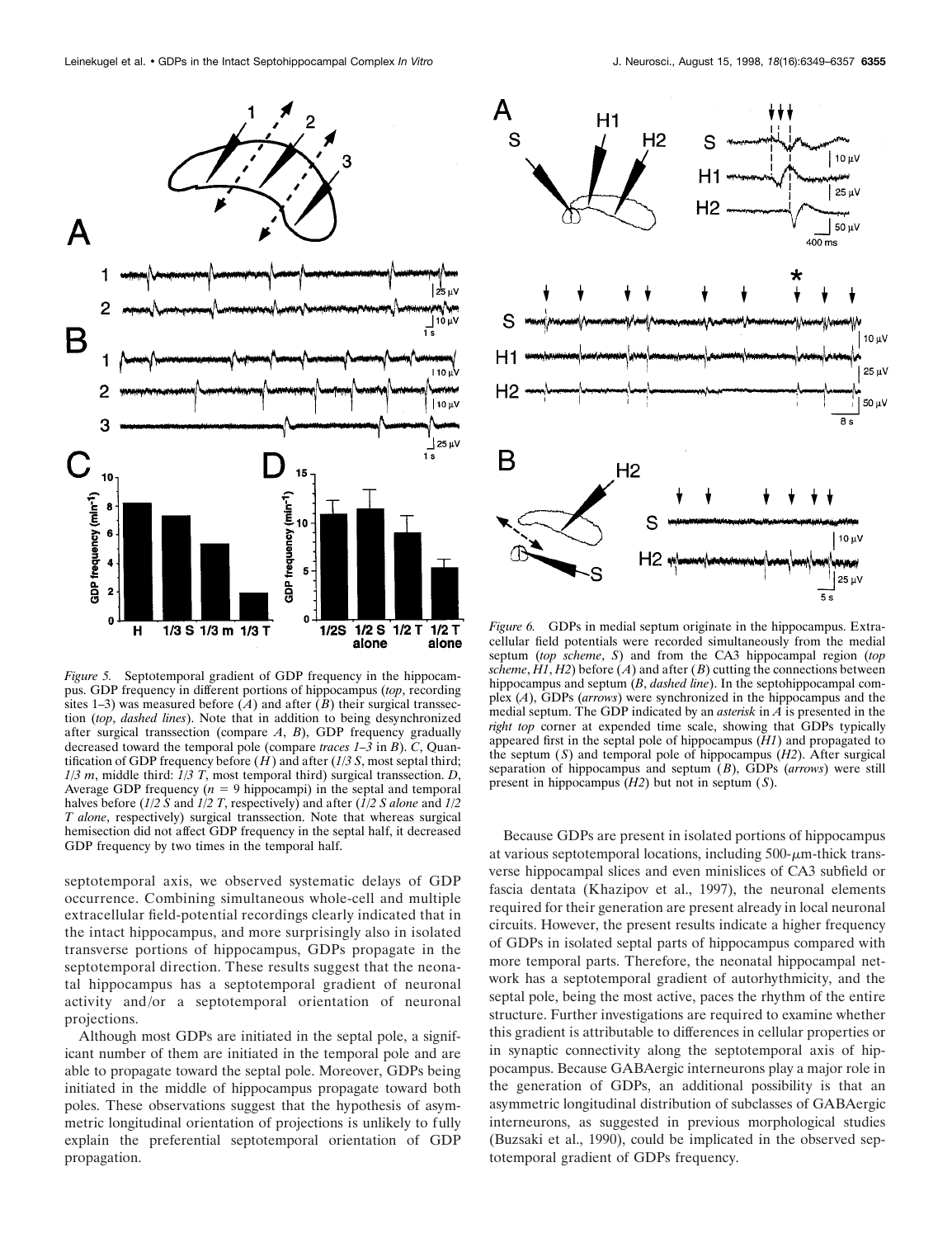#### **Synchronization of hippocamposeptal activity**

Our present results indicate that in the intact septohippocampal complex *in vitro*, GDPs are synchronous in both hippocampi and medial septum. However, they were absent in the isolated septum. Therefore, only the use of a preparation that preserves hippocamposeptal connections intact could allow the observation that GDPs represent a common pattern of activity for hippocampal and septal neurons, which is one of the major findings of this work.

Septal GDPs have some similarities with hippocampal GDPs, including their synchronous occurrence in neurons and the main contribution of  $GABA_A$  receptors. However, the mechanisms of generation of GDPs in septum are different from in hippocampus. Although hippocampal GDPs can be generated in isolated portions of the hippocampal network, the local septal neuronal network does not seem able to generate GDPs. This may be attributable to the absence of glutamatergic recurrent collaterals in the septum (Jakab and Leranth, 1995), which play an important role in synergy with GABAergic excitatory connections in the generation of hippocampal GDPs (Ben-Ari et al., 1997; Khazipov et al., 1997; Leinekugel et al., 1997a). Instead, septal GDPs result from the propagation of hippocampal GDPs via hippocamposeptal projections.

From previous morphological and electrophysiological studies (Freund and Antal, 1988; Buzsaki et al., 1992; Toth et al., 1993; Lee et al., 1994; Bragin et al., 1995; Buzsaki and Chrobak, 1995; Ylinen et al., 1995; Freund and Buzsaki, 1996; Toth et al., 1997), extensive GABAergic networks were proposed to play a key role in the synchronization of limbic neurons in the adult hippocampus, septum, and entorhinal cortex, giving rise to spontaneous patterns of synchronized activities (theta rhythm, sharp waves). Several morphological studies using retrograde and anterograde labeling of hippocamposeptal and interhippocampal (commissural) neuronal projections have already reported the presence of early GABAergic connections (Crutcher, 1982; Milner et al., 1983; Linke and Frotscher, 1993; Super and Soriano, 1994). The present results suggest that hippocamposeptal and commissural projections are already functional at birth and support the view of a major role of the GABAergic network in synchronizing activity of large neuronal ensembles, inside and across developing limbic structures.

#### **Possible physiological implications of GDPs propagation**

Previous works on hippocampal slices showed that GDPs were associated with synchronous  $Ca^{2+}$  oscillations mediated by voltage-dependent  $Ca^{2+}$  channels and NMDA receptors (Leinekugel et al., 1996, 1997a). Although the consequences of the Ca<sup>2+</sup> influx during GDPs via voltage-gated Ca<sup>2+</sup> channels and NMDA channels are presently unknown, activation of voltage-gated  $Ca^{2+}$  channels promotes neuronal differentiation in several preparations (Desarmenien and Spitzer, 1991; Gu and Spitzer, 1995; LoTurco et al., 1995; Rusanescu et al., 1995), and localized  $Ca^{2+}$  influx through NMDA receptors can provide a hebbian modulation of developing synapses (Komatsu and Iwakiri, 1993; Crair and Malenka, 1995; Fox, 1995; Kirkwood et al., 1995; Durand et al., 1996; Liao and Manilow, 1996; McLean et al., 1996; Wu et al., 1996). It is now generally accepted that the establishment and modulation of synaptic connections during development is at least partly dependent on the coordination between presynaptic and postsynaptic neuronal elements (Constantine-Paton et al., 1990; Goodman and Shatz, 1993; Katz and Shatz, 1996). It was shown recently that depending on the

precise timing of presynaptic and postsynaptic firing, either longterm potentiation or long-term depression of synaptic transmission could be induced (Markram et al., 1997). Interestingly, GDPs provided high synchronization locally, but because of their slow speed of propagation, distant cells in the septotemporal hippocampal axis have very significant delays of activation (up to 1 sec). According to the hebbian hypothesis "neurons that fire together, wire together" (Stent, 1973), local synchrony could serve as a basis for the formation of functional units inside large neuronal ensembles. Existence of functional units in the septohippocampal system was recently suggested from morphological studies indicating that distinct groups of cells, depending on their positions along the longitudinal axis of hippocampus, project to distinct specific areas of septum (Risold and Swanson, 1996). One may therefore assume that GDPs, by differentially regulating synaptic efficacy between neurons depending on their septotemporal distance, may drive the formation of functional units in the septohippocampal complex.

Although the intact septohippocampal preparation *in vitro* allows us to characterize the neuronal activity in intact structures, further studies are needed to examine whether similar spatiotemporal characteristics of spontaneous activity are present in the neonatal limbic system *in vivo*.

#### **REFERENCES**

- Ben-Ari Y, Cherubini E, Corradetti R, Gaïarsa JL (1989) Giant synaptic potentials in immature rat CA3 hippocampal neurones. J Physiol (Lond) 416:303–325.
- Ben-Ari Y, Khazipov R, Leinekugel X, Caillard O, Gaïarsa JL (1997) GABA<sub>A</sub>, NMDA and AMPA receptors: a developmentally regulated "ménage à trois." Trends Neurosci 20:523–529.
- Blanton M, LoTurco J, Kriegstein A (1989) : Whole cell recording from neurons in slices of reptilian and mammalian cerebral cortex. J Neurosci Methods 30:203–210.
- Bragin A, Jando G, Nadasdy Z, Hetke J, Wise K, Buzsaki G (1995) Gamma (40–100 Hz) oscillation in the hippocampus of the behaving rat. J Neurosci 15:47–60.
- Buzsaki G, Chrobak JJ (1995) Temporal structure in spatially organized neuronal ensembles: a role for interneuronal networks. Curr Opin Neurobiol 5:504–510.
- Buzsaki G, Chen L, Gage F (1990) Spatial organization of physiological activity in the hippocampal region: relevance to memory formation. Prog Brain Res 83:257–267.
- Buzsaki G, Horvath Z, Urioste R, Hetke J, Wise K (1992) Highfrequency network oscillation in the hippocampus. Science 256:1025–1027.
- Constantine-Paton M, Cline HT, Debski E (1990) Patterned activity, synaptic convergence, and the NMDA receptor in developing visual pathways. Annu Rev Neurosci 13:129–154.
- Corradetti R, Gaïarsa JL, Ben-Ari Y (1988) D-Aminophosphonovaleric acid-sensitive spontaneous giant EPSPs in immature rat hippocampal neurones. Eur J Pharmacol 154:221–222.
- Crair MC, Malenka RC (1995) A critical period for long-term potentiation at thalamocortical synapses. Nature 375:325–328.
- Crutcher KA (1982) Development of the rat septohippocampal projection: a retrograde fluorescent tracer study. Dev Brain Res 3:145–150.
- Desarmenien MG, Spitzer NC (1991) Role of calcium and protein kinase C in development of the delayed rectifier potassium current in *Xenopus* spinal neurons. Neuron 7:797–805.
- Durand GM, Kovalchuk Y, Konnerth A (1996) Long-term potentiation and functional synapse induction in developing hippocampus. Nature 381:71–75.
- Feller MB, Wellis DP, Stellwagen D, Werblin FS, Shatz CJ (1996) Requirement for cholinergic synaptic transmission in the propagation of spontaneous retinal waves. Science 272:1182–1187.
- Fox K (1995) The critical period for long-term potentiation in primary sensory cortex. Neuron 15:485–488.
- Freund TF, Antal M (1988) Gaba-containing neurons in the septum control inhibitory interneurons in the hippocampus. Nature 336:170–172.